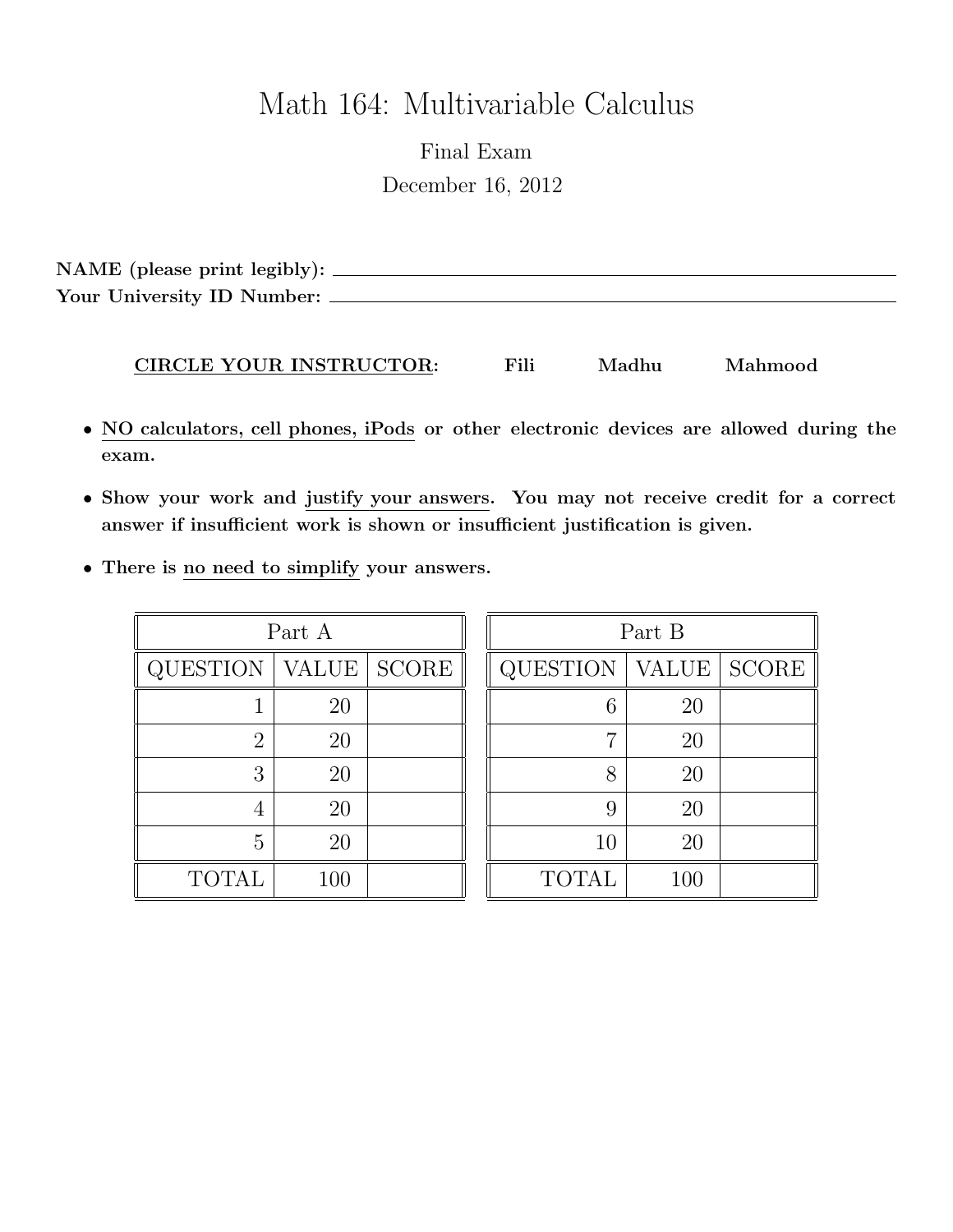# Part A

# 1. (20 points)

(a) Find the equation of the tangent plane to the surface  $x^2 + y^2 - z^2 = -1$  at the point  $(1, 1, 1)$ √ 3).

(b) Suppose you head toward the xy-plane from the surface  $x^2 + y^2 - z^2 = -1$  at the point  $(1, 1, 1)$ √ 3) by following the normal line to the surface at that point.

1. What are the  $x$  and  $y$ -coordinates at which you will hit the  $xy$ -plane?

(continued on next page...)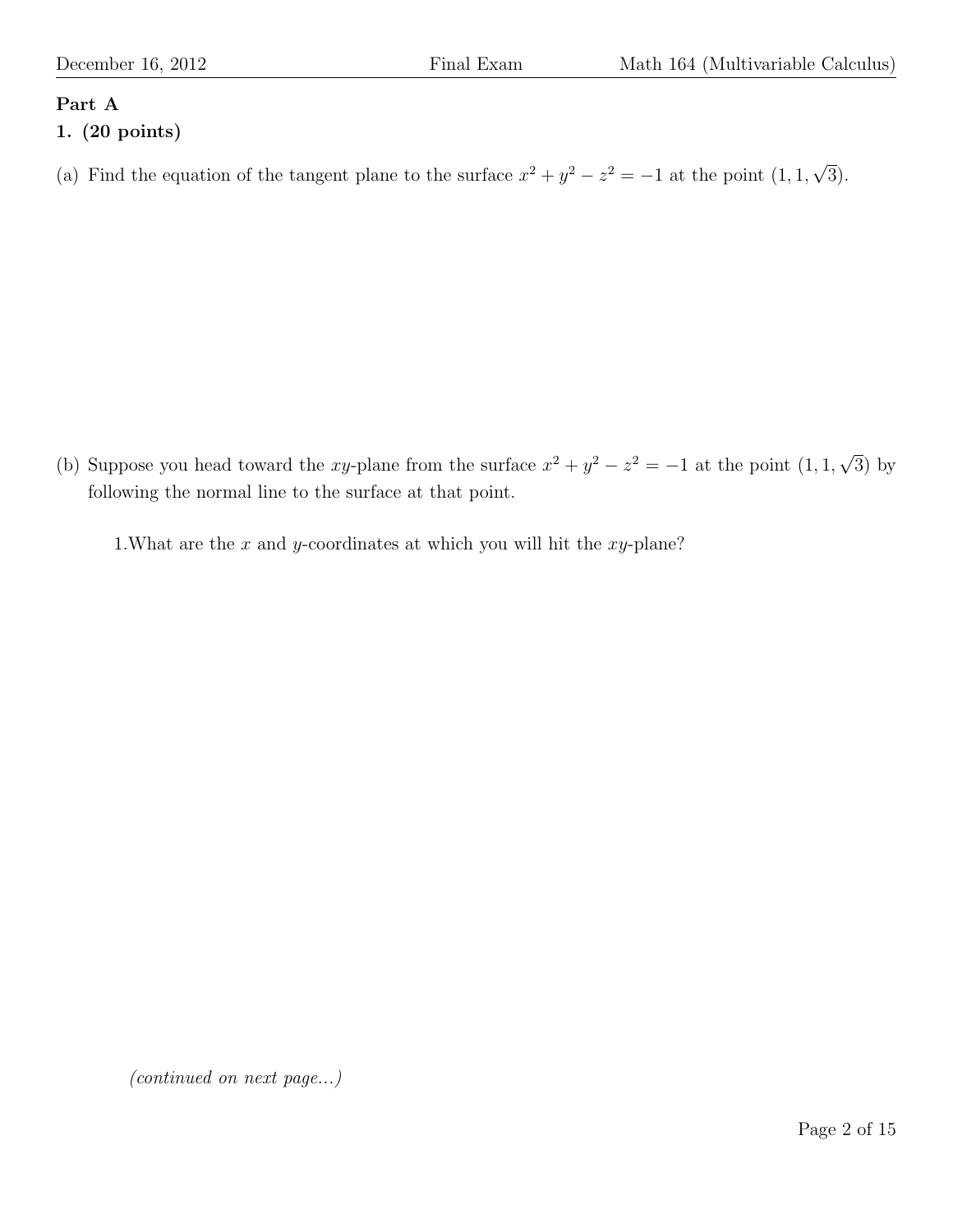2.How far do you travel before you reach the  $xy$ -plane along this line?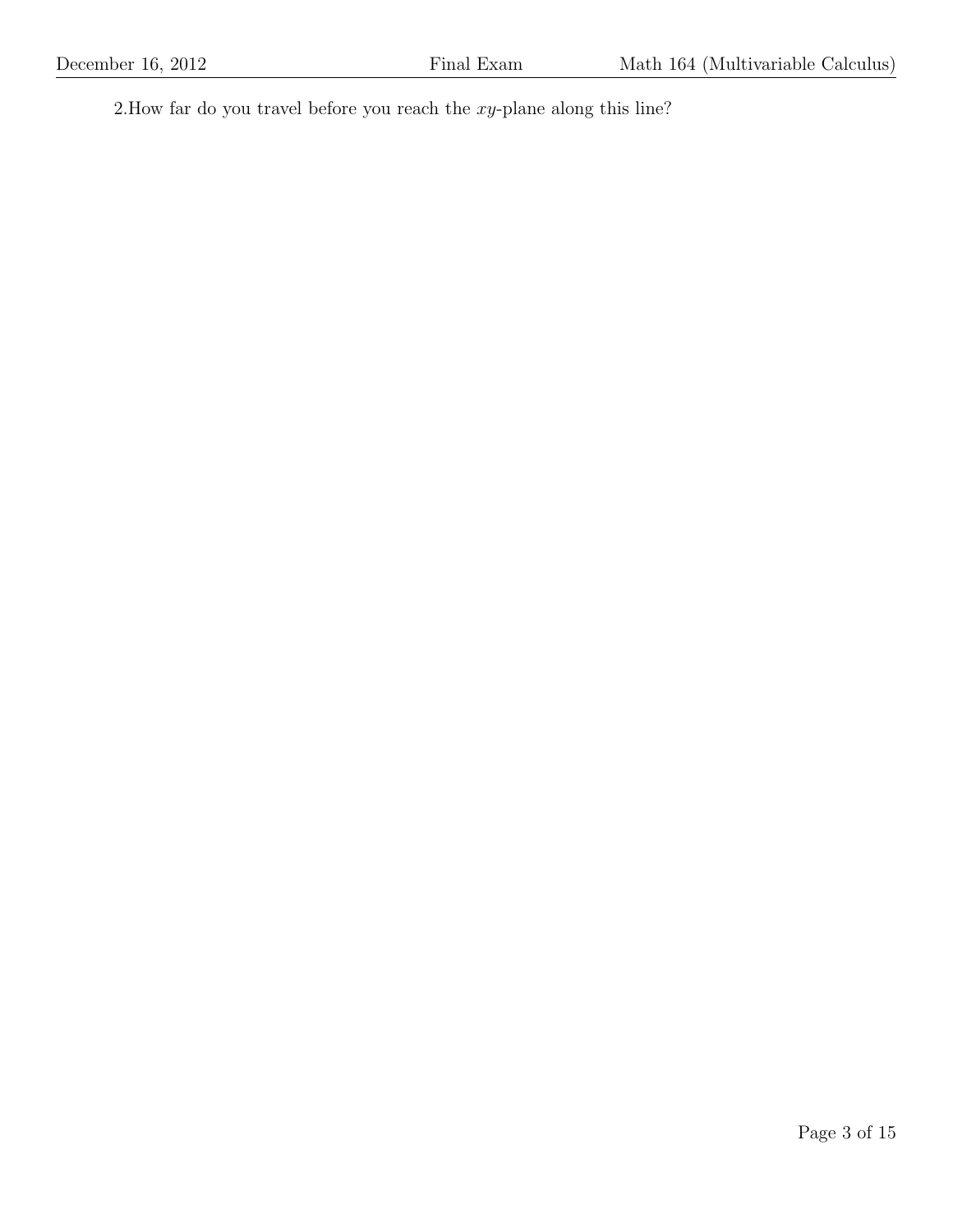2. (20 points) Find the limit if it exists. If it does not exist, explain why.

 $\lim_{(x,y)\to(0,0)}$  $y^2 \sin^2(x)$  $x^4 + y^4$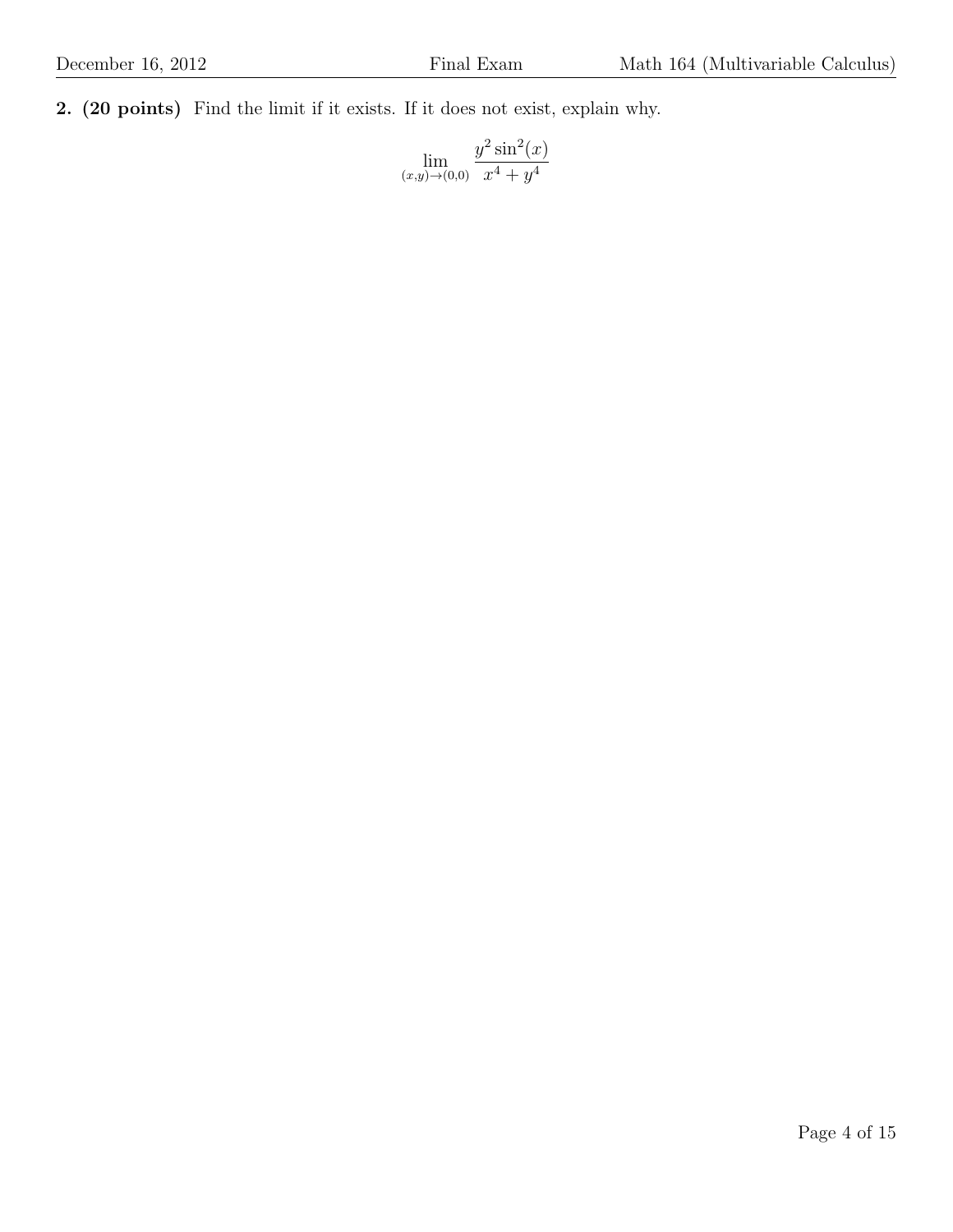3. (20 points) Find the maximum and minimum values of the function  $f(x, y) = xy$  subject to the constraint  $18x^2 + 2y^2 = 36$ .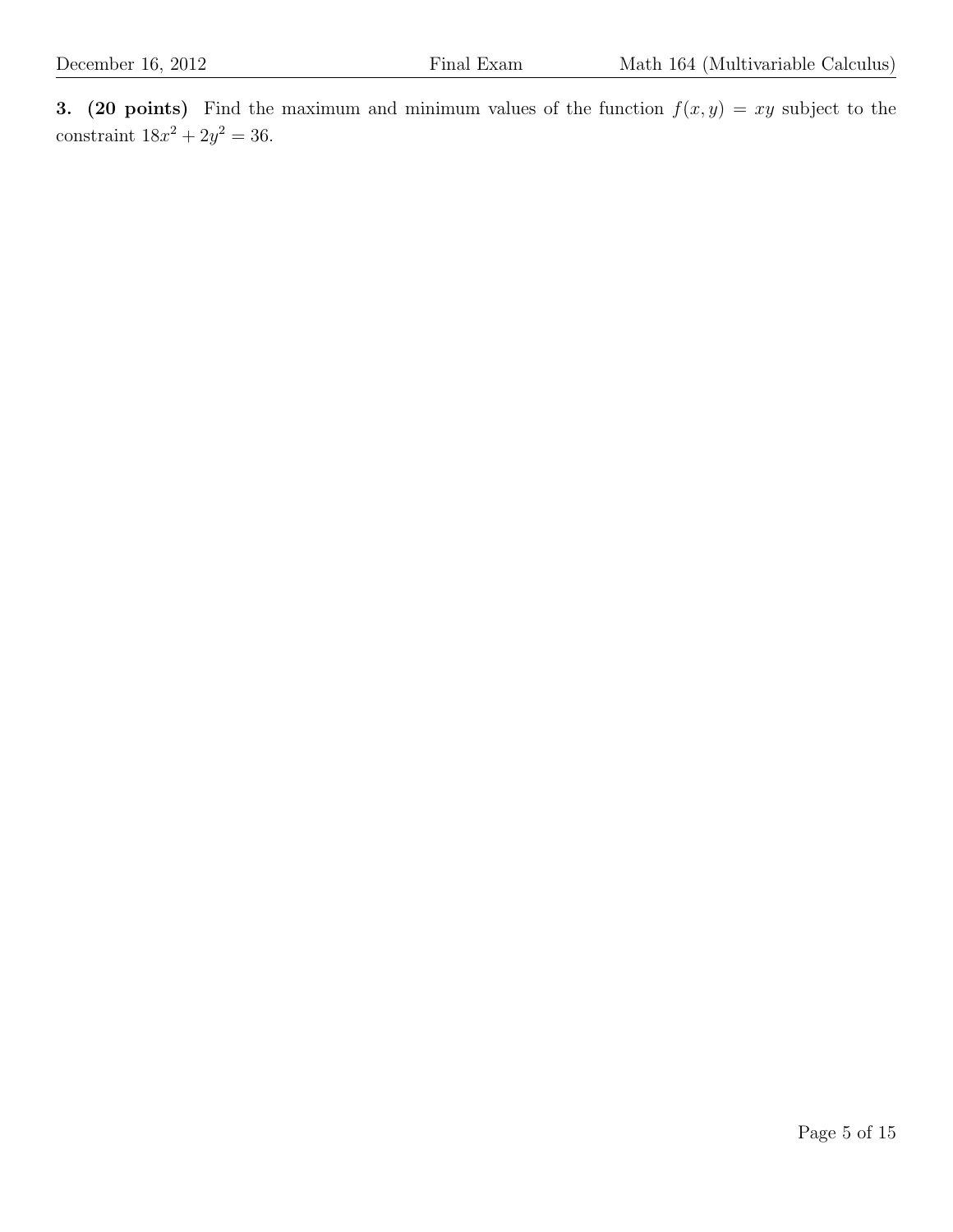4. (20 points) Find and classify all critical points for the function  $f(x, y) = 6xy^2 - 3x^2 + 2x^3 + 3y^2$ .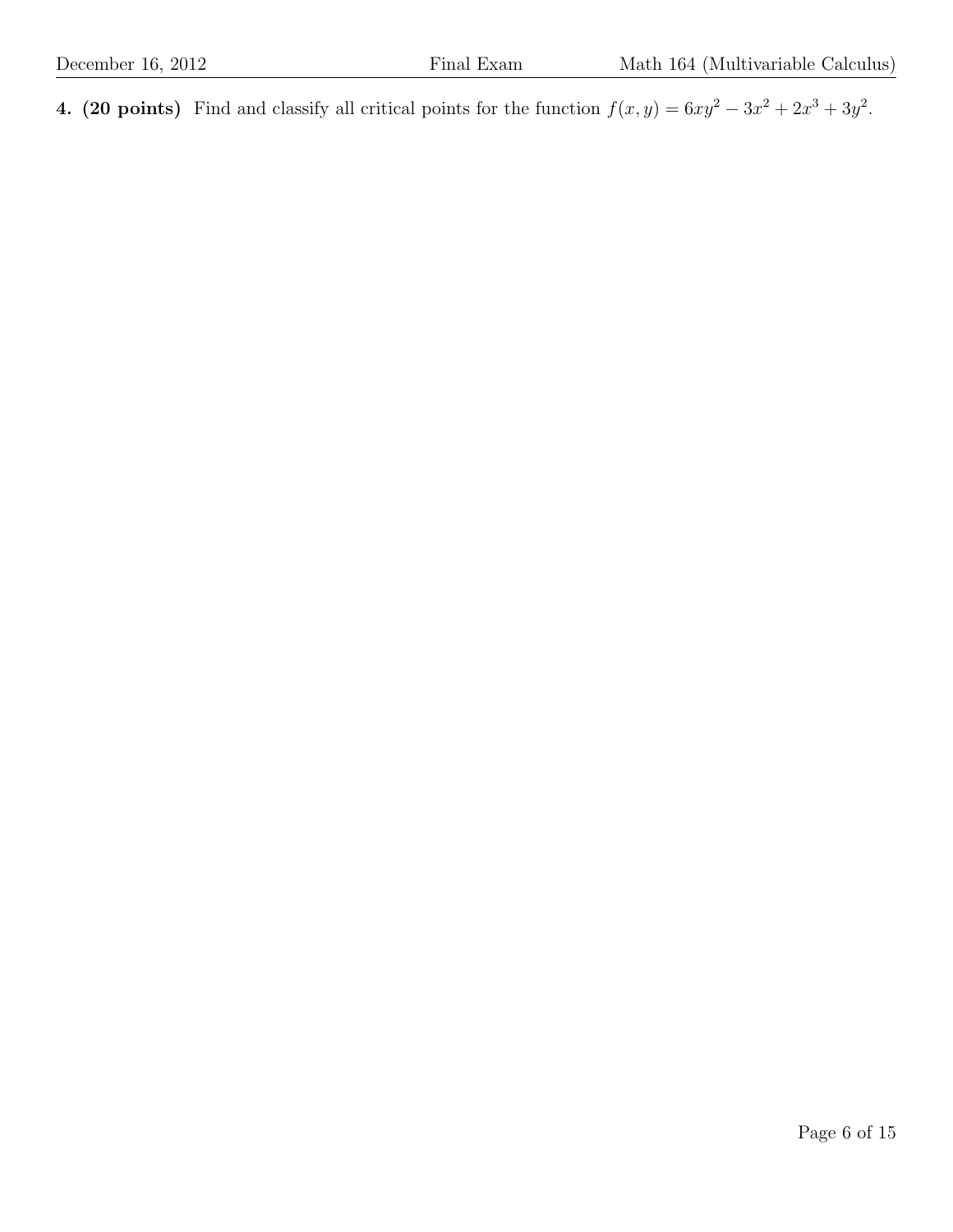**5. (20 points)** Let D be the elliptical region given by  $\frac{x^2}{4}$ 4  $+$  $y^2$ 9  $\leq 1$ . Compute

$$
\iint\limits_D x^2\,dx\,dy.
$$

Hint: Start with the change of variables  $x = 2u, y = 3v$ .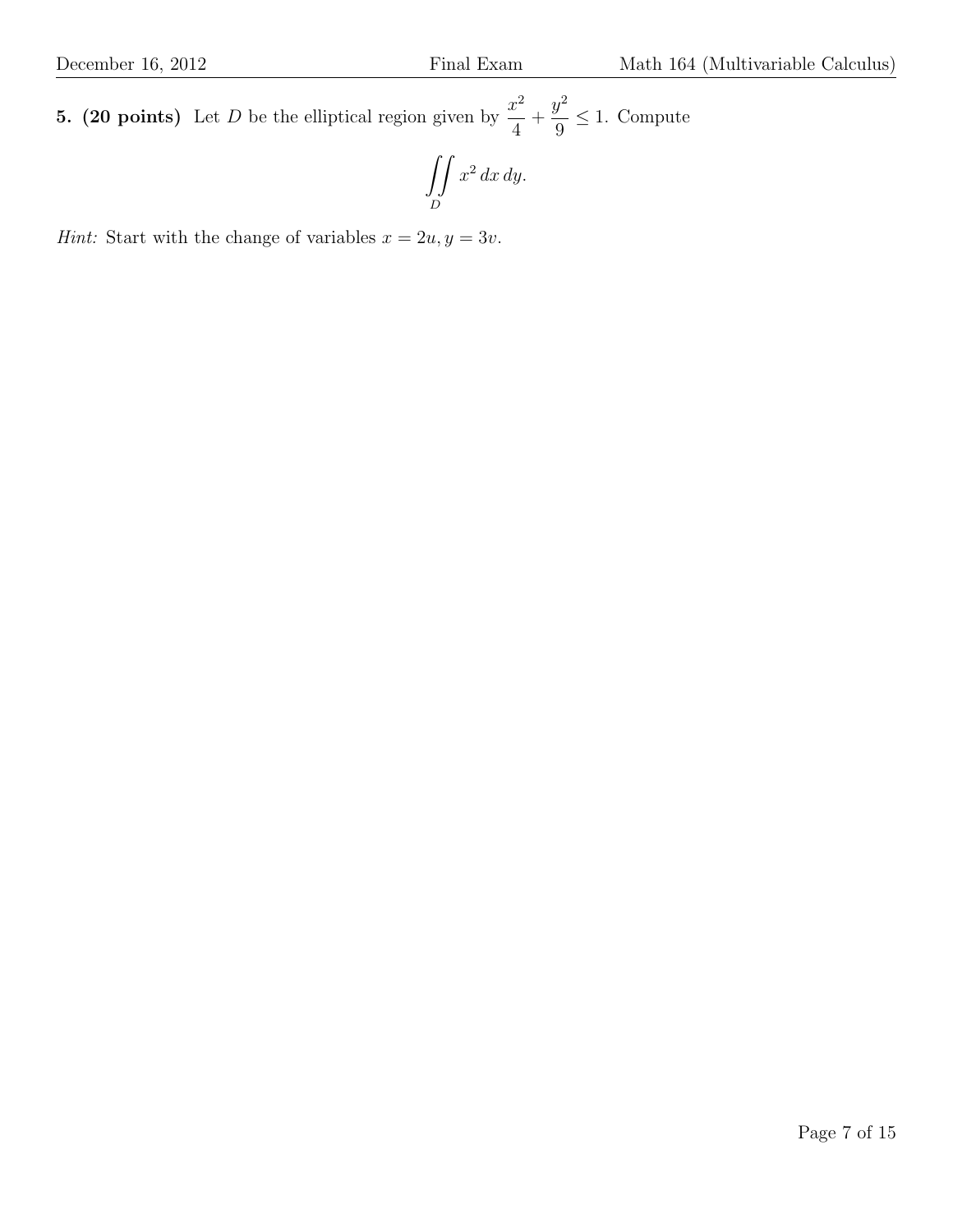## Part B

**6.** (20 points) Let C be the curve satisfying  $x^2 + y^2 = 4$ ,  $y \ge 0$ , with counterclockwise orientation.

(a) Find the **average value** of the scalar function  $f(x, y) = 1 + yx^2$  on the curve C.

(b) Suppose that a particle moves along C in the presence of a force field  $\mathbf{F}(x, y) = \langle 3x^2, y \rangle$ . Compute the work <sub>/</sub>  $\mathcal{C}_{0}^{0}$  $\mathbf{F} \cdot d\mathbf{r}$ .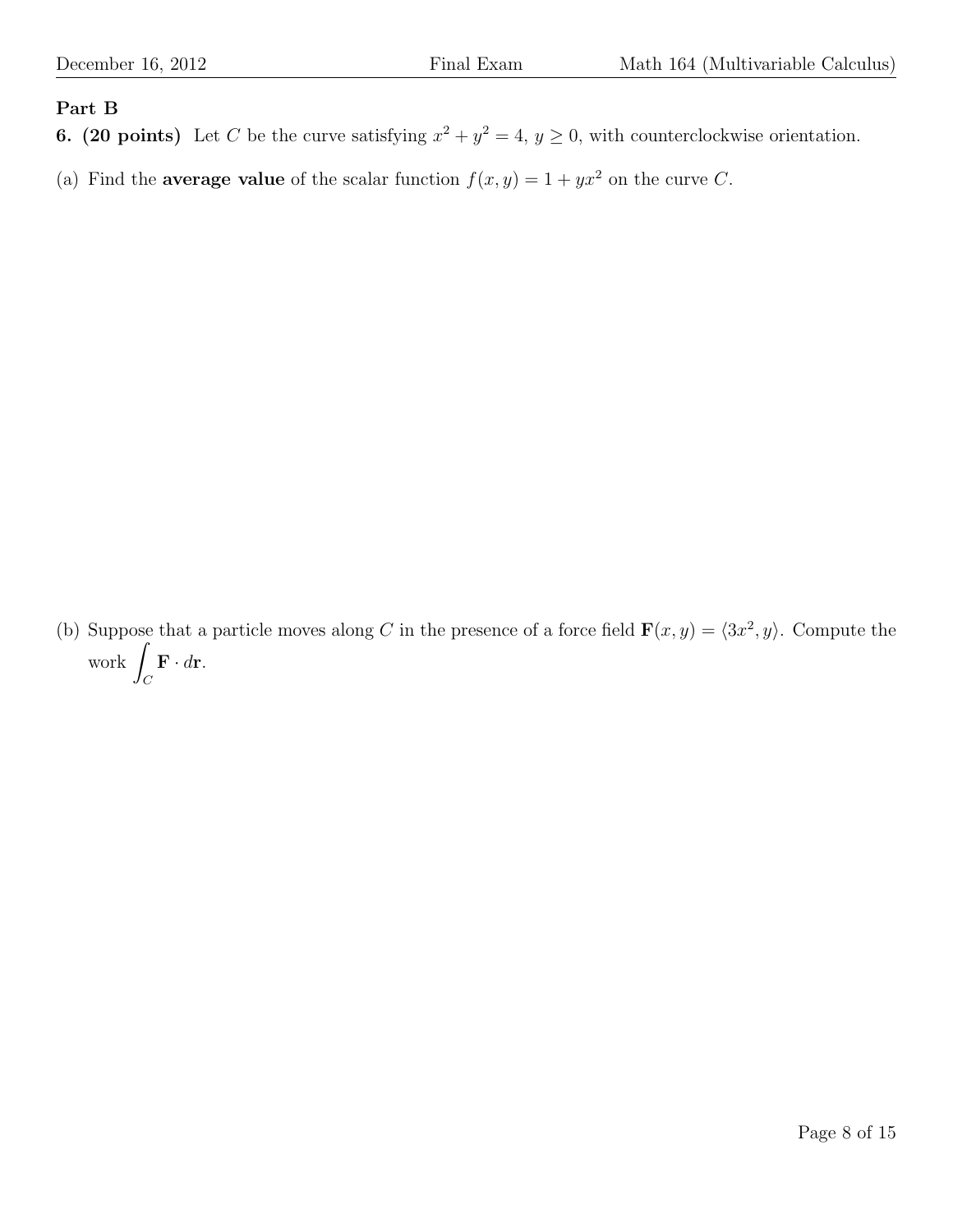(c) Is the field  $\mathbf{F}(x, y) = \langle 3x^2, y \rangle$  from the previous question conservative? Why or why not?

(d) Suppose  $\gamma$  is a smooth oriented curve which starts at  $(-1,0)$  and ends at  $(3,4)$ . Compute  $\int_{\gamma} \mathbf{F} \cdot d\mathbf{r}$ with  ${\bf F}$  as above.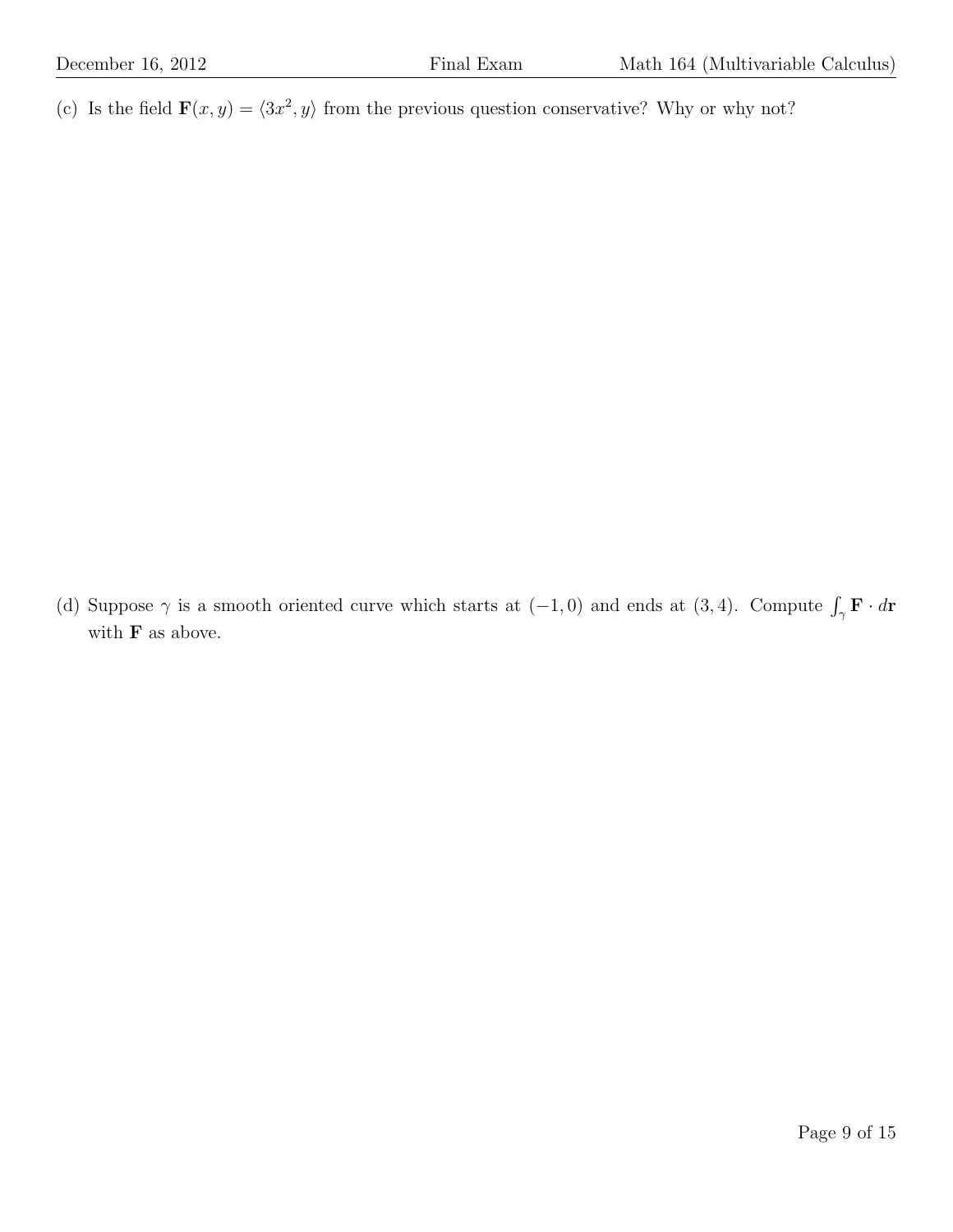7. (20 points) Suppose that D is a region in  $\mathbb{R}^2$  with area 4. Compute

$$
\oint_{\partial D} \left(\frac{1}{2}y^2 e^x - 2y\right) dx + (\sin y + ye^x) dy.
$$

Be sure to justify your answer.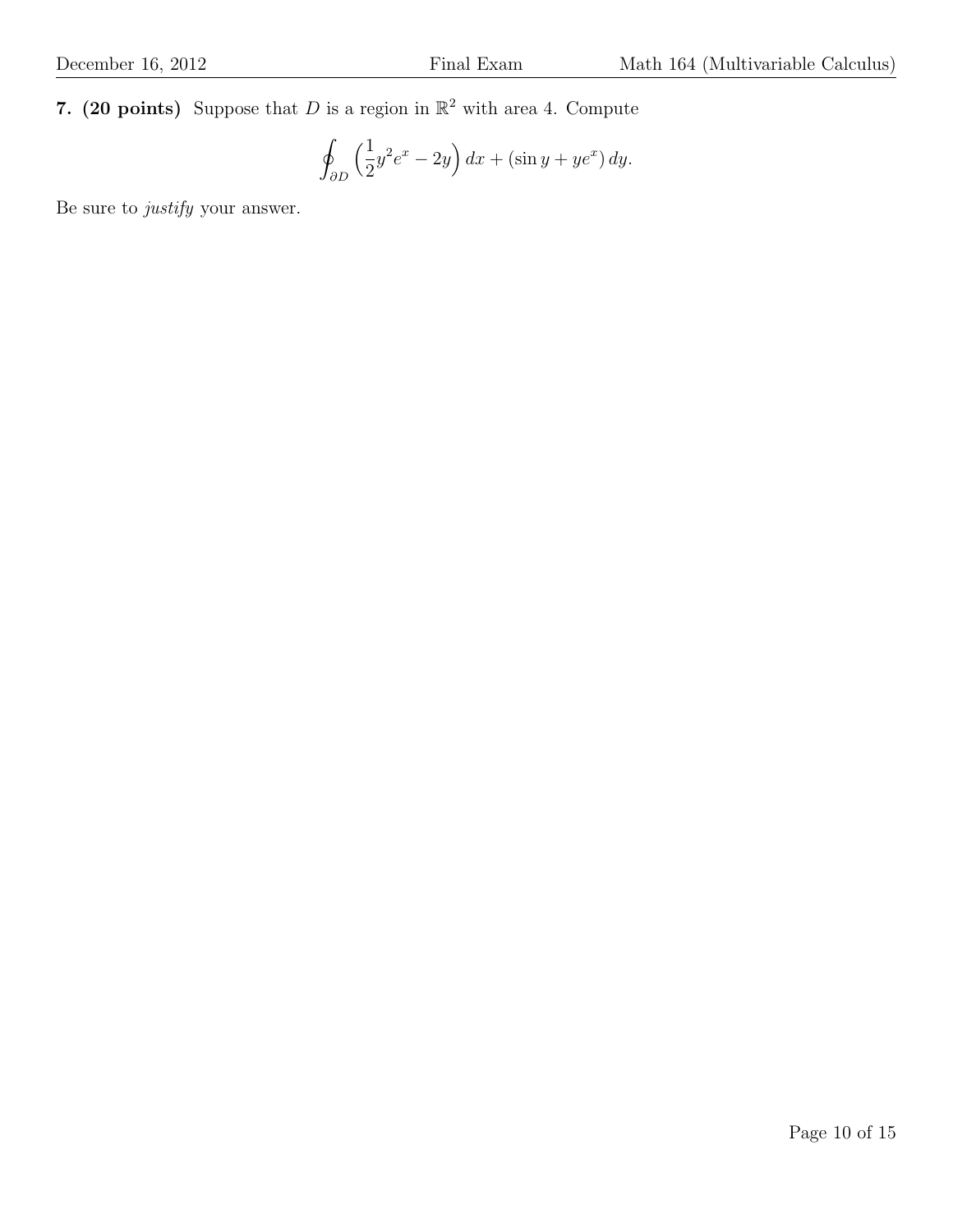8. (20 points) Let S be the helicoid given by the parametrization  $r(u, v) = \langle u \cos v, u \sin v, v \rangle$  with  $0\leq u\leq 1$  and  $0\leq v\leq \pi.$  Compute

$$
\iint_S \sqrt{x^2 + y^2} \, dS.
$$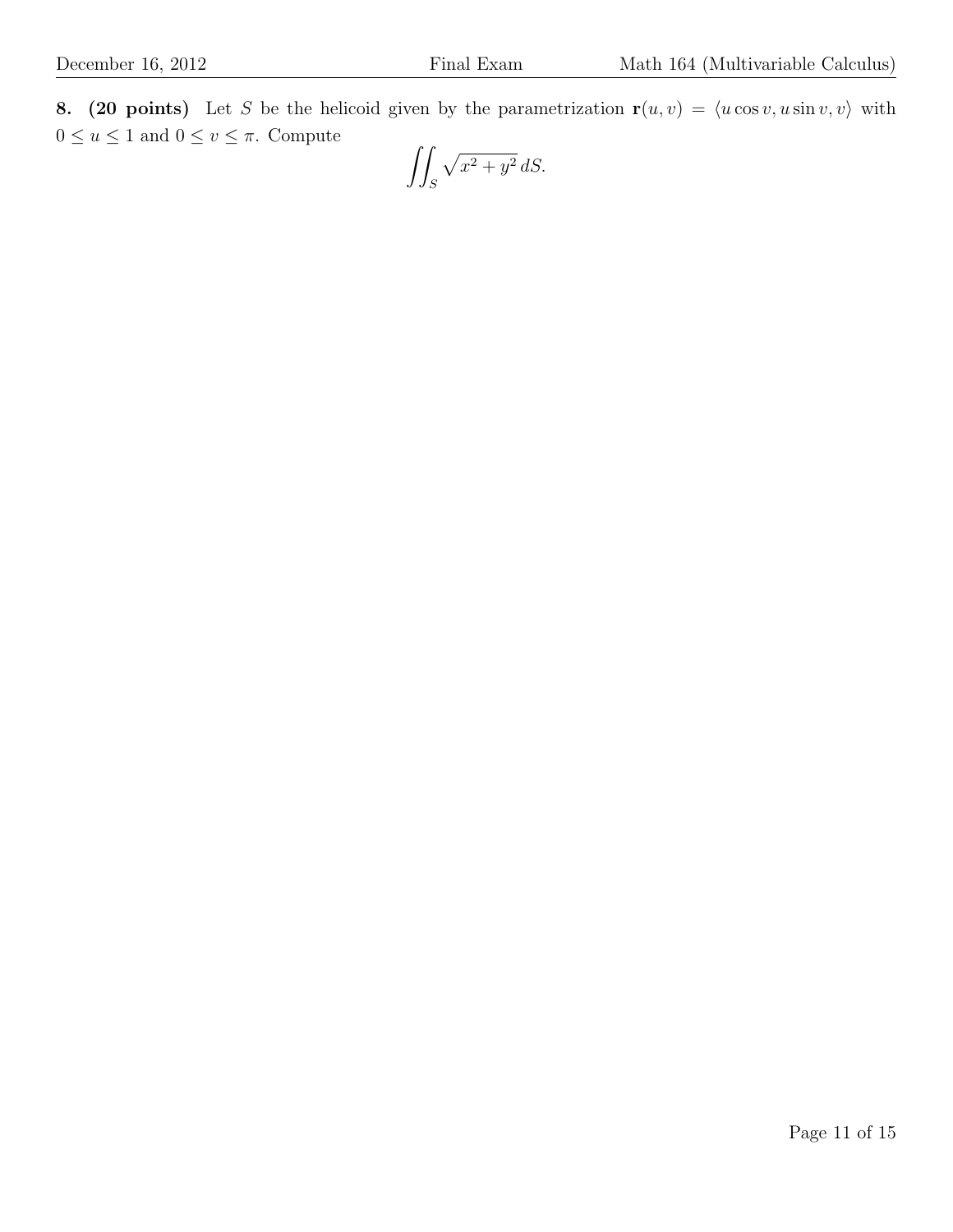9. (20 points) Consider the solid cube  $E = \{(x, y, z) : 0 \le x \le 2, 0 \le y \le 2, 0 \le z \le 2\}$ . The boundary surface S of E is a closed six-sided box. Define a vector field on  $\mathbb{R}^3$  by  $\mathbf{F}(x, y, z) = xz\mathbf{i} + 3xz\mathbf{j} + 2z^2\mathbf{k}$ .

(a) Find div  $\mathbf{F}$ .

(b) Find the flux of **F** through the top face of  $S$  (at  $z = 2$ ), oriented upwards.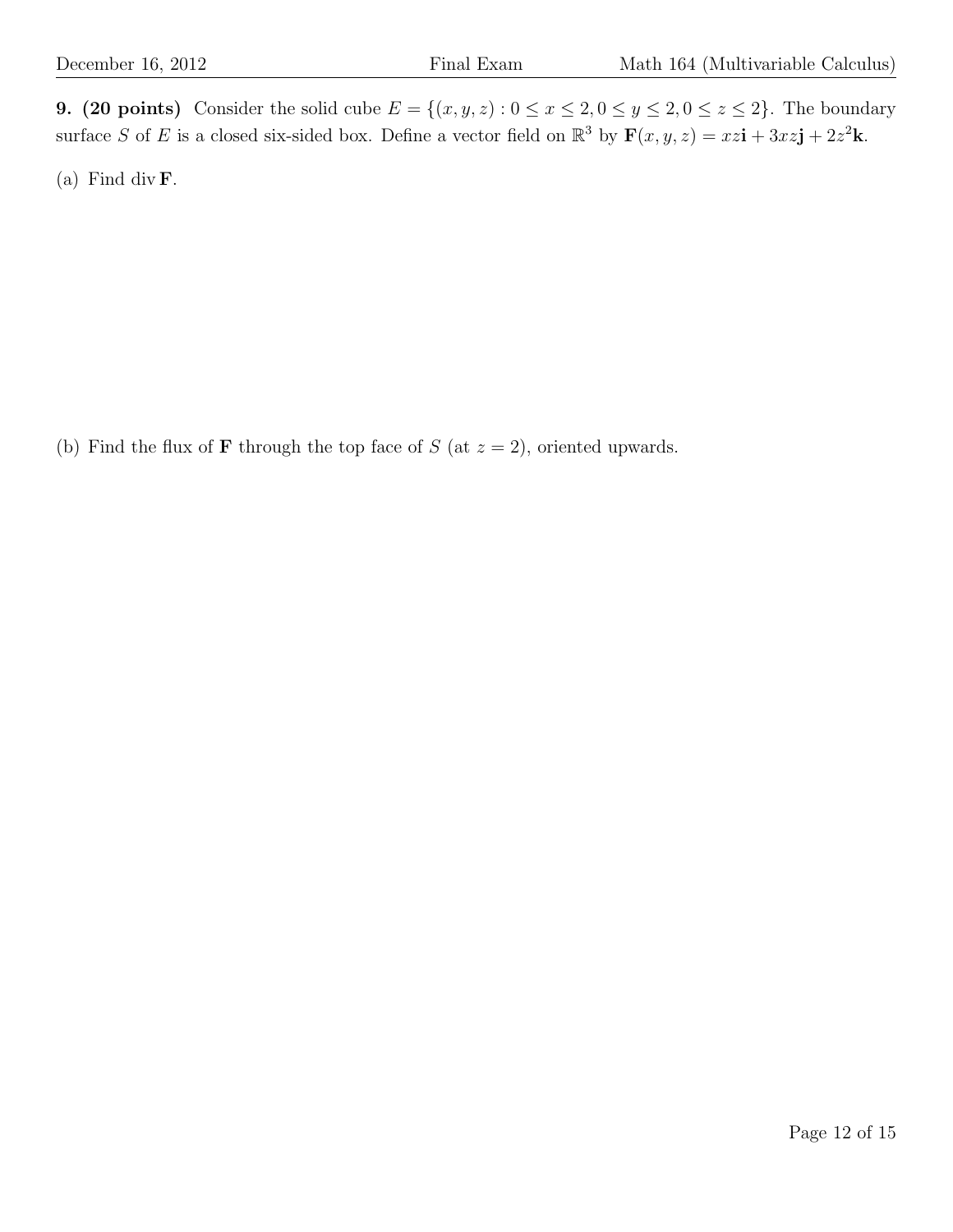(c) Use the Divergence Theorem to find the flux of  **through**  $S$ **.** 

(d) Find the flux of  **through the five-sided open box obtained by removing the top face from**  $S$ **.**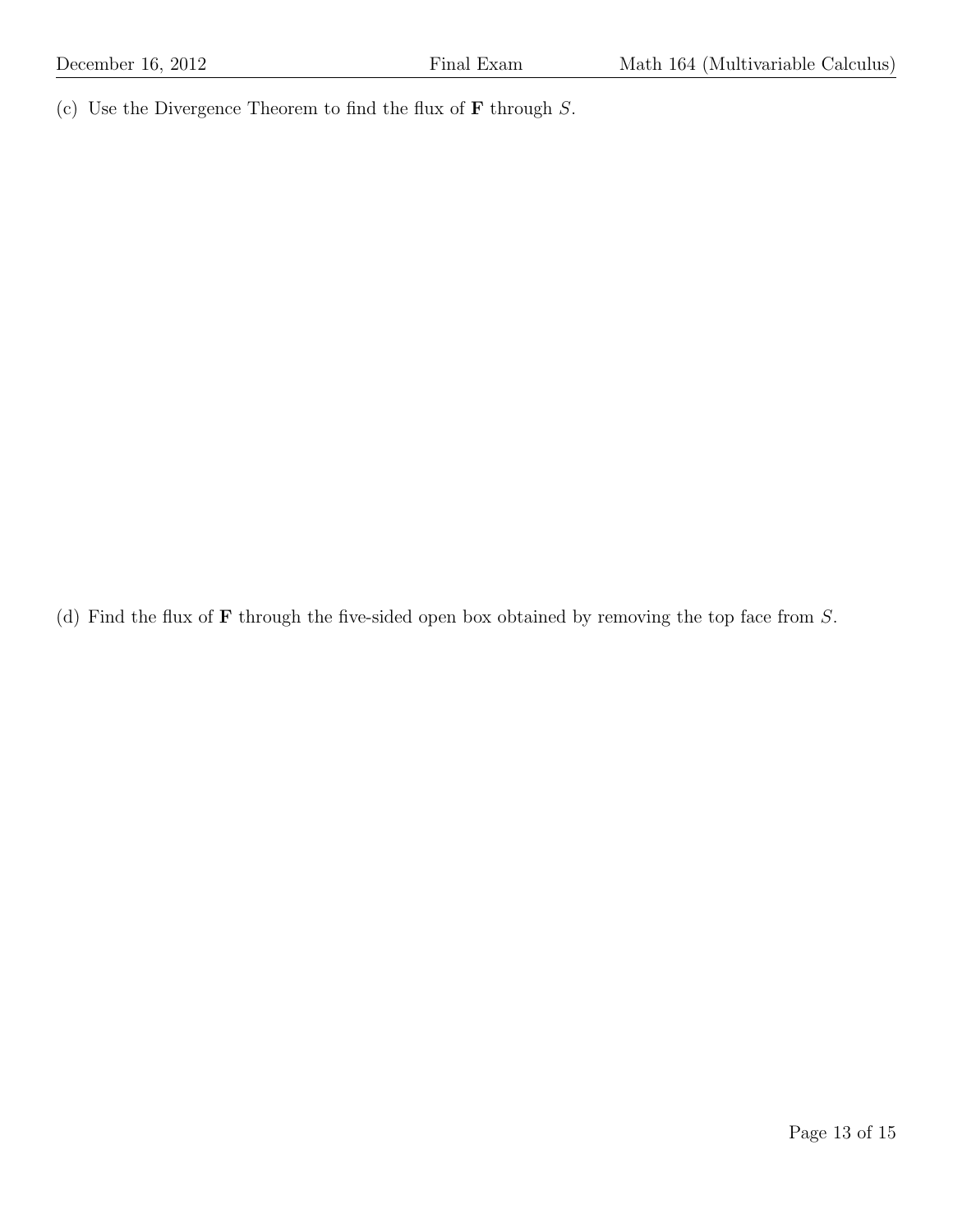## 10. (20 points)

Let S be the hemisphere  $x^2 + y^2 + z^2 = 1$ ,  $x \ge 0$ , oriented so that the normal vector always points away from the origin. Let  $\mathbf{F}(x, y, z) = -y\mathbf{i} + 3x\mathbf{j} + e^{xy}\mathbf{k}$ .

(a) Find curl  $\mathbf{F}$ .

(b) Give a parametrization for the boundary  $C$  of the surface  $S$ .